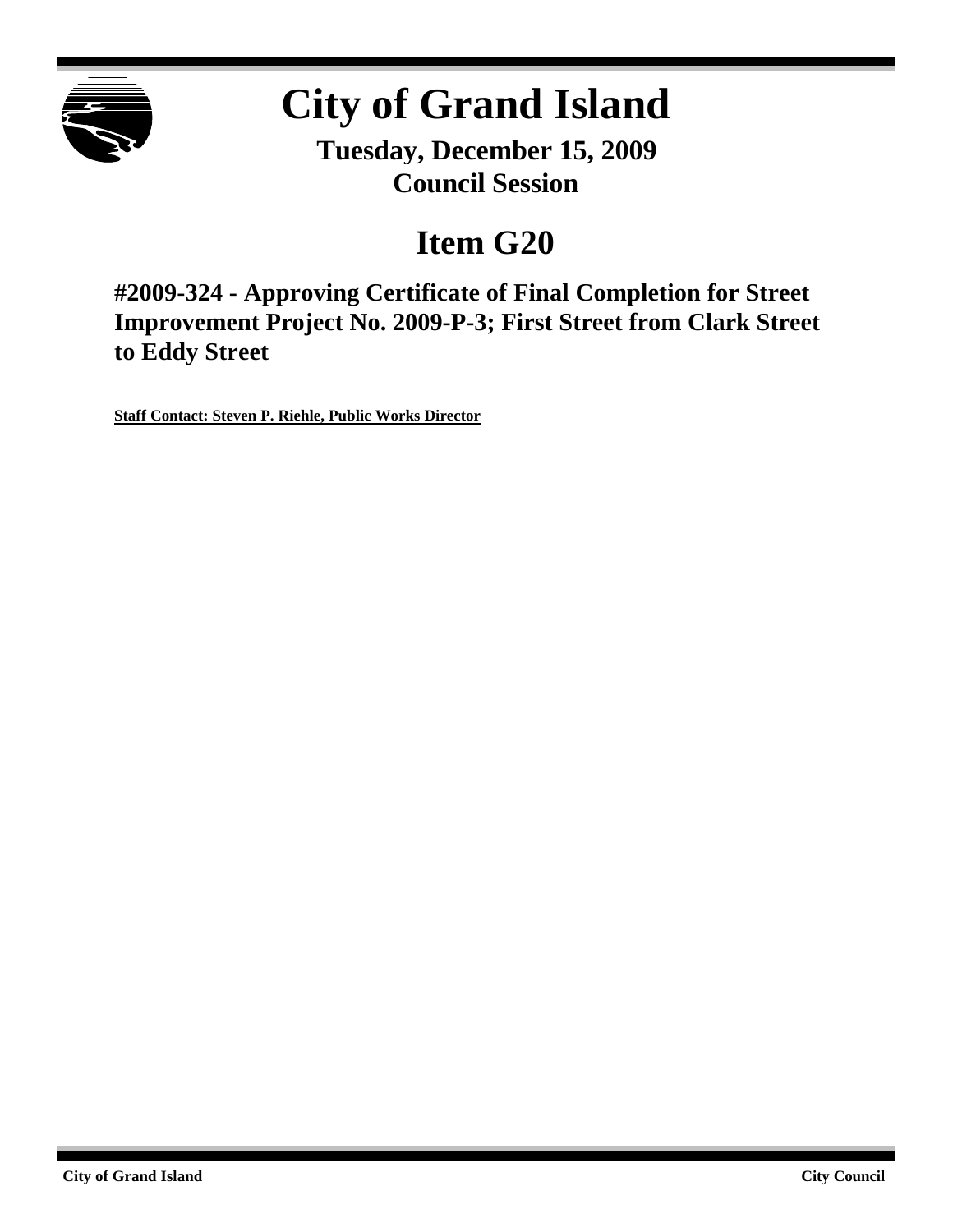## **Council Agenda Memo**

| <b>From:</b>    | Steven P. Riehle, Public Works Director                                                                                                                             |  |  |  |  |
|-----------------|---------------------------------------------------------------------------------------------------------------------------------------------------------------------|--|--|--|--|
| <b>Meeting:</b> | December 15, 2009                                                                                                                                                   |  |  |  |  |
| Subject:        | Approving Certificate of Final Completion for Street<br>Improvement Project No. 2009-P-3; First Street from<br>Clark Street to Eddy Street (Eastboud US Highway 30) |  |  |  |  |
| Item $\#$ 's:   | $G-20$                                                                                                                                                              |  |  |  |  |
| $Presenter(s):$ | Steven P. Riehle, Public Works Director                                                                                                                             |  |  |  |  |

### **Background**

The Diamond Engineering Company of Grand Island, Nebraska was awarded a \$95,206.60 contract for the above project on October 13, 2009. The contract was for the concrete pavement replacement on First Street from Clark Street to Eddy Street (eastbound US Highway 30). Work commenced on October 26, 2009 and was completed on November 19, 2009.

#### **Discussion**

The project was completed in accordance with the terms, conditions and stipulations of the contract, plans and specifications.

Change Order

There was a change order item to "Remove & Replace Unsuitable Material" because the existing material under the roadway was a saturated heavy soil. The existing unsuitable material would not provide a good base for the new pavement, so the material had to be removed and replaced with a suitable soil. The \$5,500 change order pays for removal of the unsuitable material and replacing it with sand capped with cohesive soil to make a construction working platform.

The pavement west of the end of the project was showing signs of imminent failure. Rather then risk opening the street to traffic and having another pavement failure, and additional 90 square yards of pavement was removed and replaced using contract unit prices. Section 2.02 of the City of Grand Island Standard Specifications that are part of the contract allow the quantities to be increased or decreased. Section 4.03 further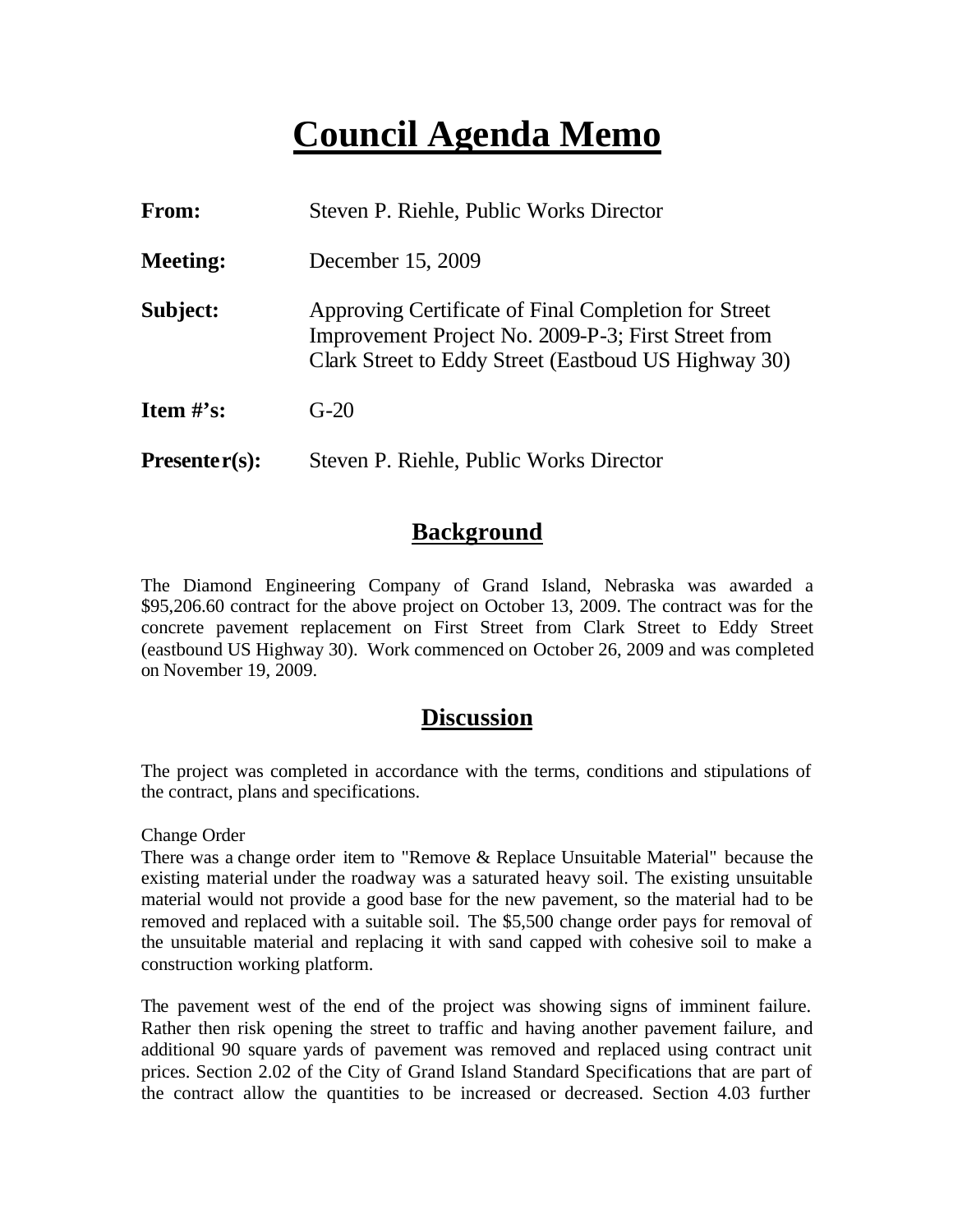provides for the work to be performed at contract unit price. The extra pavement removed and replaced totaled an increase in payment due to the contractor of \$5,675.06.

 \$ 95,206.60 Original Contract \$ 5,500.00 Change Order Number 1 \$ 5,675.06 Increased Pavement Removal \$ 8.55 Miscellaneous Contract Item Underruns \$ 106,373.11 Final Contractor Payment

## **Alternatives**

It appears that the Council has the following alternatives concerning the issue at hand. The Council may:

- 1. Move to approve
- 2. Refer the issue to a Committee
- 3. Postpone the issue to future date
- 4. Take no action on the issue

## **Recommendation**

City Administration recommends that the Council approve the Certificate of Final Completion for Street Improvement Project No. 2009-P-3; First Street from Clark Street to Eddy Street (Eastbound US Highway 30).

### **Sample Motion**

Move to approve the Certificate of Final Completion for Street Improvement Project No. 2009-P-3.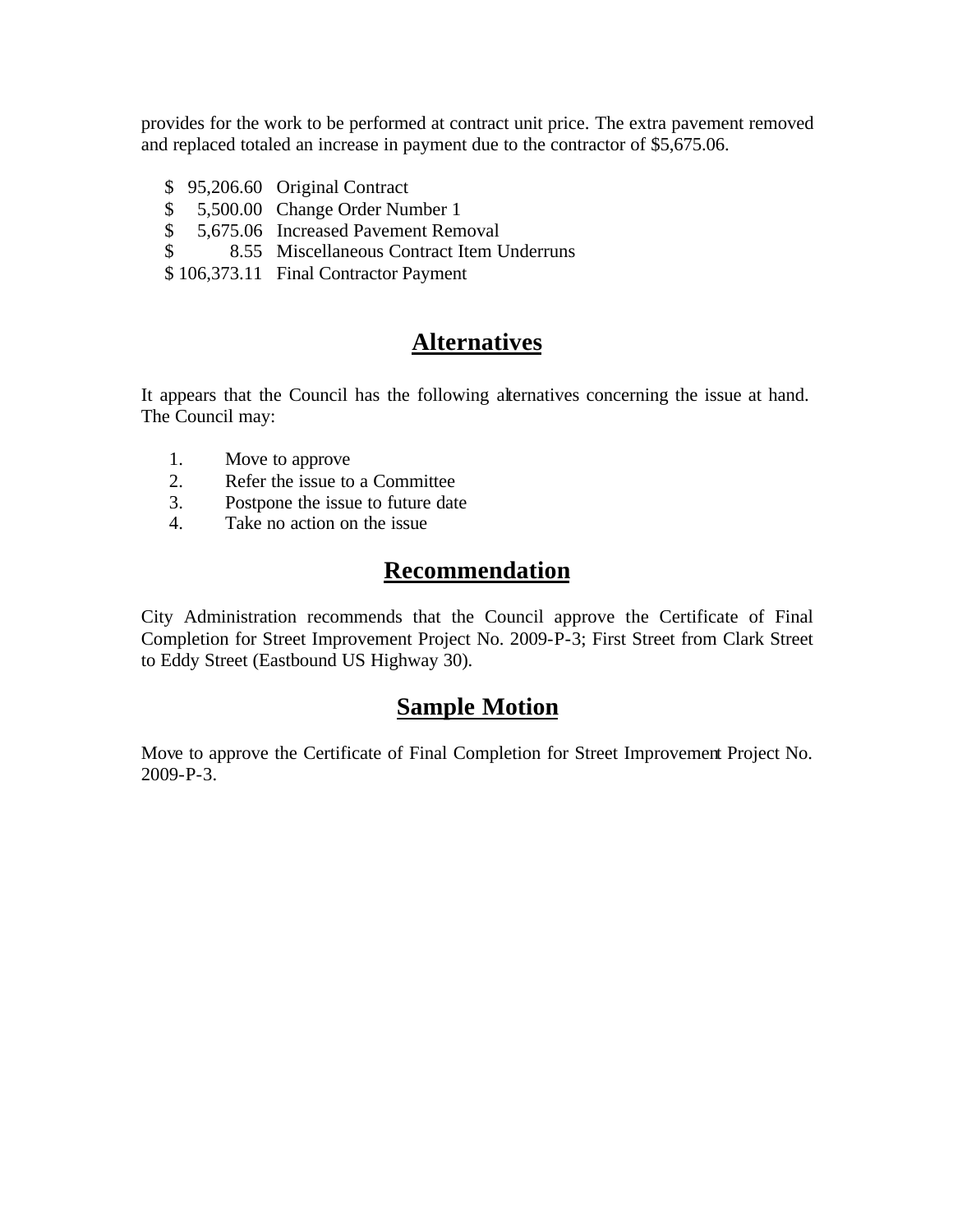#### **ENGINEER'S CERTIFICATE OF FINAL COMPLETION**

Street Improvement Project No. 2009-P-3 First Street; Clark Street to Eddy Street (Eastbound US Highway 30) CITY OF GRAND ISLAND, NEBRASKA December 15, 2009

TO THE MEMBERS OF THE COUNCIL CITY OF GRAND ISLAND GRAND ISLAND, NEBRASKA

This is to certify that Street Improvement Project No. 2009-P-3 has been fully completed by The Diamond Engineering Company of Grand Island, Nebraska under the contract dated October 13, 2009. The work has been completed in accordance with the terms, conditions, and stipulations of said contract and complies with the contract, the plans and specifications. The work is hereby accepted for the City of Grand Island, Nebraska, by me as Public Works Director in accordance with the provisions of Section 16-650 R.R.S., 1943.

#### **Street Improvement Project No. 2009-P-3**

|                |                                              | Unit          |             | Total    | Total          |
|----------------|----------------------------------------------|---------------|-------------|----------|----------------|
| <u>No.</u>     | Description                                  | Price         | <u>Unit</u> | Quantity | Cost           |
| $\mathbf{1}$ . | Sawcut Existing Surfacing                    | 4.10<br>\$    | If.         | 134.00   | 549.40<br>\$   |
| 2.             | Remove Existing Surfacing                    | 7.55<br>S     | S.Y.        | 1,269.27 | 9,582.99<br>\$ |
| 3.             | 10" P.C. Concrete Paving with Dowel Bars     | \$<br>52.65   | S.y.        | 1,269.27 | \$66,827.07    |
| 4.             | 6" P.C. Concrete Integral Curb               | 2.10<br>\$    | I.f.        | 569.00   | \$1,194.90     |
| 5.             | 4" Crushed Concrete Base Course              | 8.55<br>\$    | S.Y.        | 1,436.44 | \$12,281.57    |
| 6.             | Transverse Expansion Joint                   | 347.00<br>\$. | ea.         | 0.00     | 0.00<br>\$.    |
| 7.             | Remove Existing Driveway Surfacing           | 0.77<br>\$    | s.f.        | 631.00   | \$<br>485.87   |
| 8.             | 6" P.C. Concrete for Driveways               | 5.10<br>\$    | s.f.        | 482.91   | \$2,462.85     |
| 9.             | Remove Existing Sidewalk                     | 0.62          | s.f.        | 917.50   | 568.85<br>\$.  |
| 10.            | 4" P.C. Concrete for Sidewalks               | \$<br>5.15    | s.f.        | 873.71   | \$4,499.61     |
| 11.            | Remove, Salvage and Replace Stone Walk       | \$<br>8.50    | s.f.        | 10.00    | 85.00<br>\$    |
| 12.            | Adjust Existing Manhole to Grade             | 135.00<br>\$  | ea.         | 3.00     | \$<br>405.00   |
| 13.            | Landscaping and Underground Sprinkler Repair | \$1,930.00    | I.S.        | 1.00     | \$1,930.00     |
| 14.            | Remove and Replace Unsuitable Base Material  | \$5,500.00    | l.s.        | 1.00     | \$5,500.00     |

---------------

#### **Original Project Total \$106,373.11**

I hereby recommend that the Engineer's Certificate of Final Completion for Street Improvement Project No. 2009-P-3 be approved.

\_\_\_\_\_\_\_\_\_\_\_\_\_\_\_\_\_\_\_\_\_\_\_\_\_\_\_\_\_\_\_\_\_\_\_\_\_\_\_\_\_\_\_\_ \_\_\_\_\_\_\_\_\_\_\_\_\_\_\_\_\_\_\_\_\_\_\_\_\_\_\_\_\_\_\_\_\_\_\_